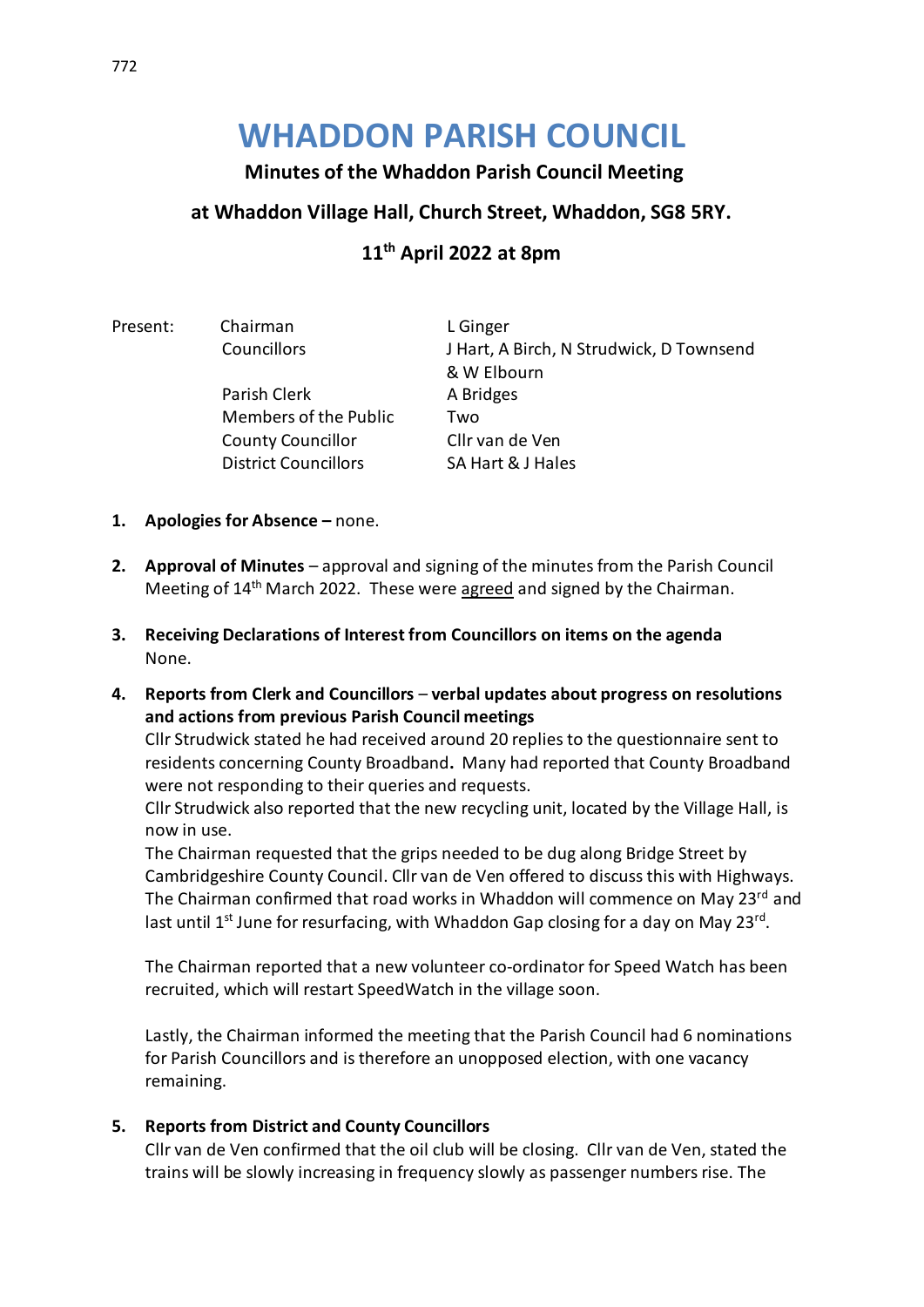Community Rail Partnership will continue with the new railway contract that has just been renewed with the existing company, GTR.

**6. Public Participation –** The member of the public spoke about verge cutting in the village and requested that a metre should be cut for safety reasons if the Parish Council adopt the SCDC No Mow May initiative.

The member of the public also stated that their County Broadband internet connection is intermittent.

**7. SCDC No Mow May initiative and verge cutting regime –** The Chairman stated that the County Council will not cut Highway owned verges in May and are asking Parishes to follow suit. The Parish Council agreed to not cut the verges in May but would ask the contractor to cut in April to help manage those which may become overgrown. The verges opposite Bumpkins and by St Marys Close were agreed to be cut a metre back for visibility for motorists and the verge by the recreation ground was agreed to be cut fully back. The Parish Council agreed to tend this verge more regularly and look at the possibility of sowing wild flowers in some of the village verges. The Chair and Clerk would discuss with our grass cutting contractor.

The Treasurer for WVH&RGT entered the meeting at 8.45pm to discuss the plans for the Queen's Jubilee, which was agreed to be brought forward on the agenda.

- **12. Queen's Jubilee celebrations** This was confirmed to be a series of eventsfrom Thursday 2<sup>nd</sup> June to Sunday 5<sup>th</sup> June. Events included a cricket match for everyone. A disco, family fun day, live screenings of The Trooping the Colour and the Saturday evening concert and finishing with the traditional Whitsun celebrations and lunch on the Sunday on the recreation ground, with a raffle and presentation. The Golf Club will also be running their beer festival throughout the weekend. All details will be sent to residents shortly.
- **8. LHI Bid update –** The official consultation for a reduced 40MPH speed limit along the A1198 from Cambridgeshire County Council was recently publicised. Action: Clerk to confirm that the PC support this notion.
- **9. Parish Plan update –** It was confirmed that the Development Officer from SCDC visited the last meeting for the Parish Plan. It was agreed that a questionnaire would be given to individuals, rather than households and that a separate questionnaire would be offered for younger people. This will be done both online and as a paper version.
- **10. Verbal report on visit to Bassingbourn Barracks –** The Chairman spoke of his and Cllr Strudwick's recent tour of the Barracks. Bassingbourn Barracks confirmed that it will remain an important training centre in the area. It was agreed that a senior Officer should be invited to speak at the Annual Parish Meeting to discuss the work and future plans of the Barracks.
- **11. Correspondence**: noting receipt of significant items of correspondence